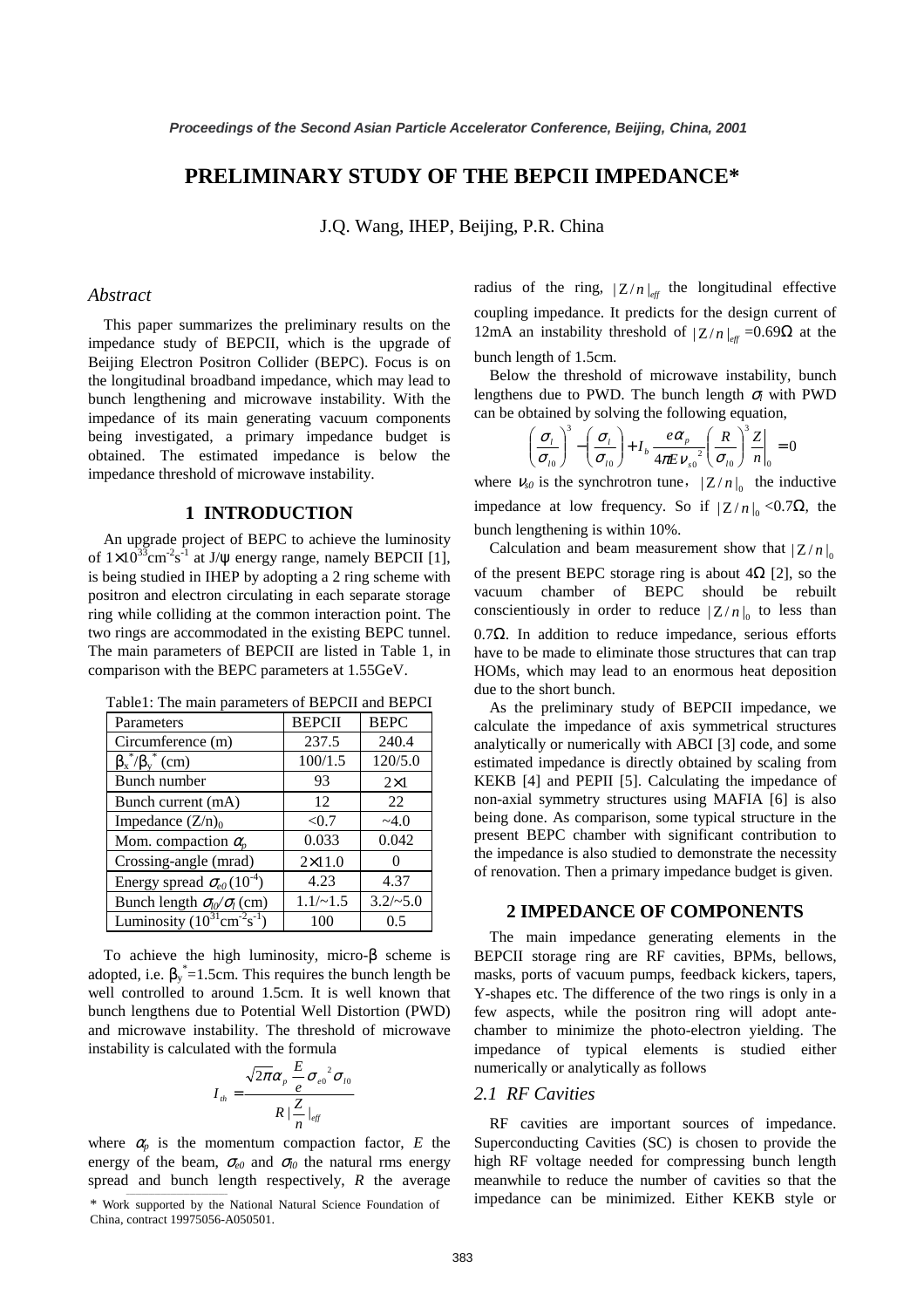CESR [7] style cavity is feasible. The beam hole of the SC can be fairly large, so the high order modes (HOM) can propagate along the beam pipe. Absorber made of ferrite is installed in the section of beam pipe so that the quality factor of HOMs can be damped to less than 100 to ease the coupled bunch instability. Taking the KEKB style cavity as an example to estimate the impedance, we use ABCI to calculate the loss factor  $k_l$ . At  $\sigma_l = 1.5$ cm,  $k_f$ =0.40V/pC. The HOM power can be calculated as

$$
P_{HOM} = k_l I_b^2 n_b / f_{rev}
$$

where  $I_b$  is the bunch current,  $n_b$  the bunch number,  $f_{rev}$  the revolution frequency. So  $P_{HOM} = 5.6$  kW, which should be absorbed by the ferrite HOM loads. The loss factor due to the ferrite HOM load can be scaled from KEKB result [3],  $k_f$ =0.12V/pC. The total loss factor of one SC is thus 0.52V/pC, corresponding to  $P_{HOM}$  =5.5 kW.

### *2.2 Resistive wall*

The impedance from resistive wall (RW) can be calculated analytically [5]. In BEPC, the aluminium beam pipe occupies about 70% in total length of the ring, whose cross section is of racetrack shape with horizontal and vertical diameter of 120mm and 58mm, respectively. The other 30% of the vacuum chamber is made of stainless steel with circular shape whose radius is of 55mm. So the longitudinal impedance is

 $Z_i = 0.66 \times 10^{-3} (1 - i) \sqrt{\omega}$ 

The loss factor is calculated for a Gaussian bunch by assuming a cylindrical beam pipe,  $k_l = 0.18$ V/pC.

The transverse RW impedance for a circular pipe is got from the Panofsky-Wenzel theorem. For racetrack shape, it can be estimated from the impedance of two parallel planes, so

 $Z_{\perp x} = 0.53 \times 10^8 (1 - i) / \sqrt{\omega}$ ,  $Z_{\perp y} = 1.1 \times 10^8 (1 - i) / \sqrt{\omega}$ .

RW impedance causes transverse coupled bunch instability that should be overcome by feedback system[8].

#### *2.3 BPMs*

The total inductance of the 36 BPMs on BEPC is about 5.12nH. This is not small. In BEPCII case, the number of BPM may increase about 1 times. Due to short bunch length, attention should be paid not only to sensitivity but also to heating and power output to the cables. We may consider to adopt the design similar to KEKB and PEPII's. In this case, the inductance and loss factor of 72 BPMs can be estimated as  $L=2.6$ nH,  $k_l=0.15$ V/pC, respectively. The radius of the button and the cut width should be optimised to avoid the HOM modes trapped.

## *2.4 Bellows*

There are 67 bellows in BEPC. Assuming the number is the same in BEPCII, we use the ABCI code to calculate the impedance and the loss factor of the present bellows in the case of 1cm long bunch, finding that both the inductance and loss factor are quite large. So the sliding finger structure design should be adopted. Since the pipe in the arc is elliptical, the impedance and loss factor are calculated using ABCI with equivalent radius. The total inductance and loss factor for 67 bellows are: *L*=0.46nH,  $k_l$ =0.0157V/pC.

As R&D, a 1:1 prototype of shielded bellows may be made and then tested on BEPC storage ring.

### *2.5 Masks*

Each bellows in the arc has one mask located on its upstream so that it can be shielded from the synchrotron radiation by the beams from the nearby bending magnet. Additional masks are needed for protecting injection kicker, SC, IR etc. About 70 masks are needed in total. The impedance and loss factor can be estimated using ABCI results times the ratio of the opening angle of the mask regarding to the beam axis. For 70 masks, the impedance is  $L=6.3$ nH,  $k_i=0.14V/pC$ . This result is being checked with 3D calculation. The impedance depends on the height and open angle of mask, which are being optimised. The cooling of the mask is being studied too.

#### *2.6 Pumping ports*

On present BEPC there are 40 Distributed Ion Pumps (DIP) which are located in each dipole magnets of the storage ring, and about 48 Lumped vacuum Pumps (LP). The ports of them are screened with a grid of small holes. For the DIP, the hole is of elliptic shape with the major and minor axis of 27mm and 7mm respectively. The impedance of one hole can be estimated analytically. There are 3480 holes on the screens of DIPs in total, so the inductance due to them is 2.3nH. The total inductance due to LP ports is 9.3nH. To reduce the impedance, the DIP screen should be changed to be narrow longitudinal grooves as PEPII. With the 3mm width slot assumed, the total inductance can be reduced to about 0.1nH. LP screens will adopt the similar design.

### *2.7 Tapers*

At least 4 tapers are needed to connect between circular vacuum chamber and the racetrack one. The 2D modelling of the taper with 15° tapering connection between two circular beam pipes with radii of 2.9cm and 5 cm respectively gives a conservative estimate of *kl*=0.018V/pC, and *L*=0.3nH.

#### *2.8 Injection port and kicker ceramic*

Besides the transition between the vacuum chamber in the LSM and the kicker should be made as smooth as possible, kicker will be changed to the style with ceramic chambers to reduce the impedance. Here, the estimation of impedance is based on the PEPII configuration. For BEPCII, there are two kickers in each ring consisting of 2 0.75m-long ceramic sections. The average pipe radius can be estimated as b=4.2cm. With the surface resistivity of the coating material chosen as  $0.6\Omega/\text{sq}$ , the loss factor of